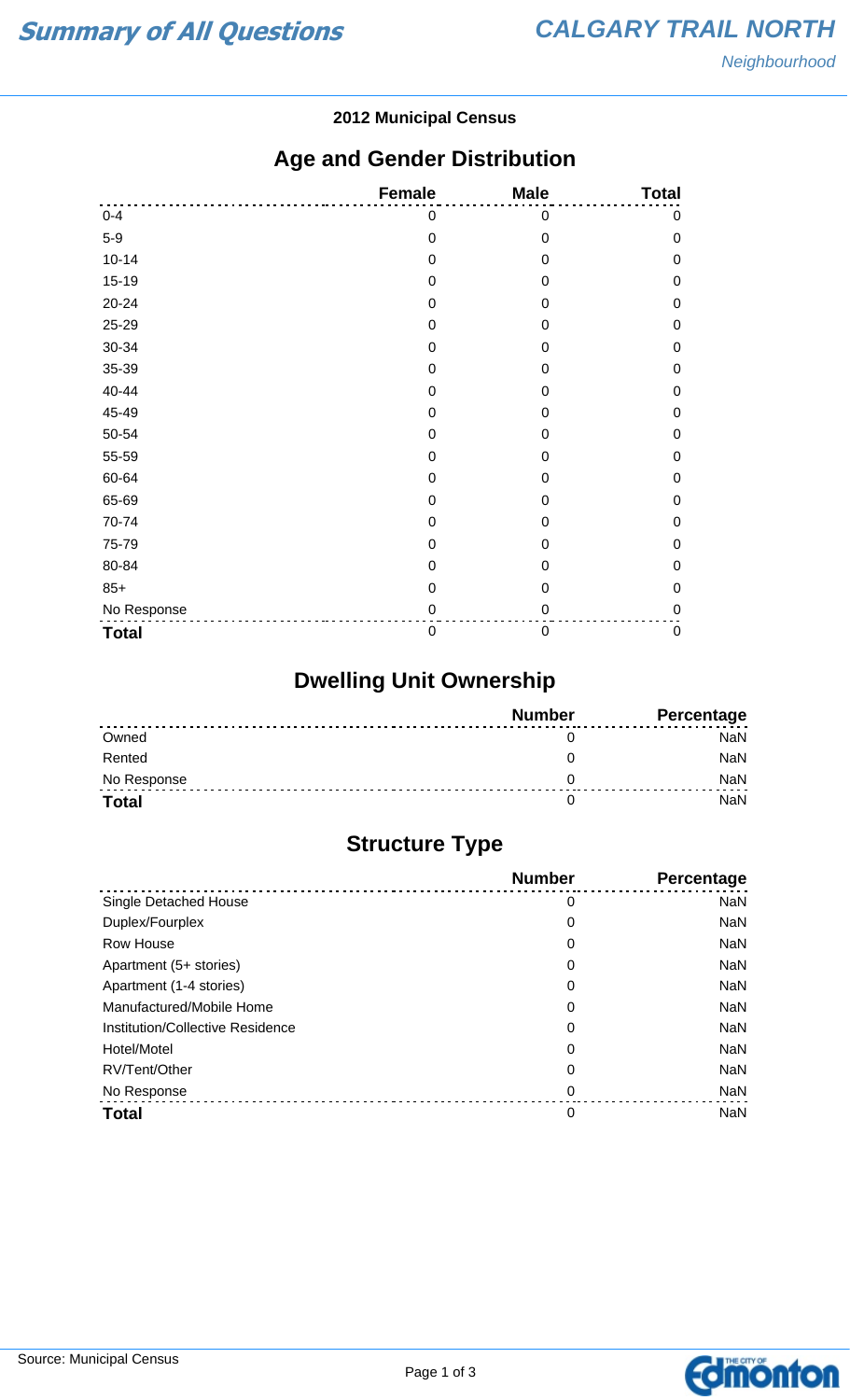# **Dwelling Unit and Property Status**

|                           | <b>Number</b> | <b>Percentage</b> |
|---------------------------|---------------|-------------------|
| Occupied                  | 0             | <b>NaN</b>        |
| Unoccupied                | 0             | <b>NaN</b>        |
| Vacant Lot                | 0             | NaN               |
| <b>Under Construction</b> | 0             | <b>NaN</b>        |
| No longer in use          | 0             | NaN               |
| No Response               | 0             | <b>NaN</b>        |
| <b>Total</b>              | 0             | <b>NaN</b>        |

#### **Marital Status**

|                      | <b>Number</b> | Percentage |
|----------------------|---------------|------------|
| Married              | 0             | <b>NaN</b> |
| Common-law           | 0             | <b>NaN</b> |
| Separated/ divorced  | 0             | <b>NaN</b> |
| <b>Never Married</b> | 0             | <b>NaN</b> |
| Widowed              | 0             | <b>NaN</b> |
| No Response          | $\Omega$      | <b>NaN</b> |
| <b>Total</b>         | 0             | <b>NaN</b> |

#### **Employment Status**

|                               | <b>Number</b> | Percentage |
|-------------------------------|---------------|------------|
| Preschool                     | 0             | <b>NaN</b> |
| Kindergarten - Gr.6           | 0             | NaN        |
| Gr.7 - Gr.9                   | 0             | NaN        |
| Gr.10 - Gr.12                 | 0             | NaN        |
| <b>Post Secondary Student</b> | 0             | <b>NaN</b> |
| Homemaker                     | 0             | NaN        |
| Employed 0-30 hrs             | 0             | <b>NaN</b> |
| Employed 30+ hrs              | 0             | NaN        |
| Unemployed                    | 0             | NaN        |
| Retired                       | 0             | NaN        |
| Permanently unable to work    | 0             | <b>NaN</b> |
| Other                         | 0             | NaN        |
| No Response                   | 0             | <b>NaN</b> |
| <b>Total</b>                  | 0             | <b>NaN</b> |

#### **Term of Residence at this Location**

|                              | <b>Number</b> | Percentage |
|------------------------------|---------------|------------|
| 5 years or more              | 0             | <b>NaN</b> |
| 3 years to less than 5 years | 0             | <b>NaN</b> |
| 1 year to less than 3 years  | 0             | <b>NaN</b> |
| Less than 1 year             | 0             | <b>NaN</b> |
| Child less than 1 year       | 0             | <b>NaN</b> |
| No Response                  | 0             | <b>NaN</b> |
| <b>Total</b>                 | 0             | <b>NaN</b> |